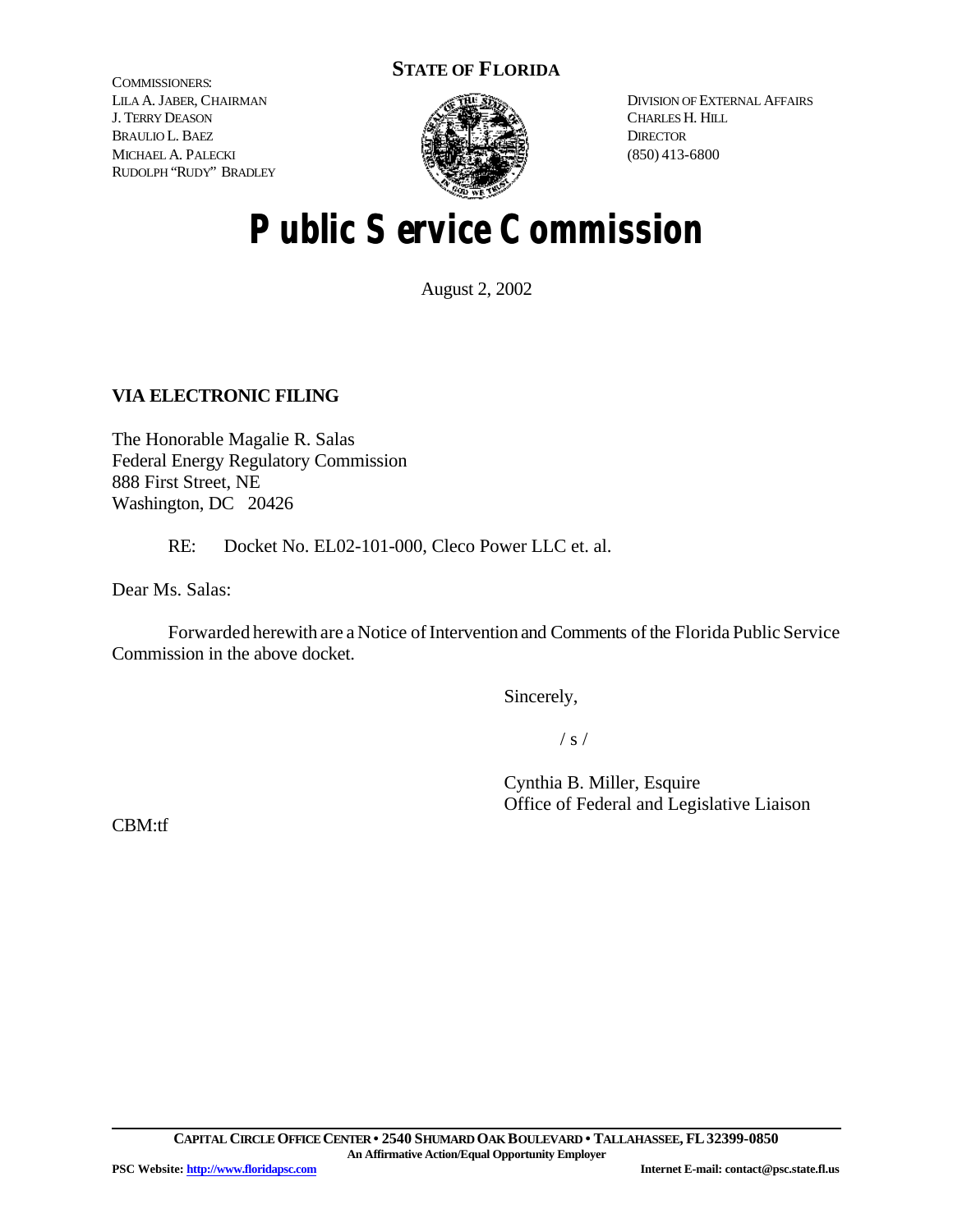## **UNITED STATES OF AMERICA BEFORE THE FEDERAL ENERGY REGULATORY COMMISSION**

| <b>Cleco Power LLC</b>                       |                         |
|----------------------------------------------|-------------------------|
| <b>Dalton Utilities</b>                      |                         |
| Entergy Services, Inc.                       |                         |
| Georgia Transmission Corporation             |                         |
| <b>MEAG Power</b>                            | Docket No. EL02-101-000 |
| Sam Rayburn G&T Electric Coop., Inc.         |                         |
| South Carolina Public Service Authority      |                         |
| South Mississippi Electric Power Association |                         |
| Southern Companies Services, Inc.            |                         |
| Tallahassee, City of                         |                         |

# **FLORIDA PUBLIC SERVICE COMMISSION NOTICE OF INTERVENTION**

Pursuant to Rule 214(a)(2) of the Federal Energy Regulatory Commission (FERC) Rules of

Practice and Procedure, the Florida Public Service Commission (FPSC) hereby files its Notice of

Intervention.

## **COMMUNICATIONS**

Pursuant to Rule 203(b)(3) of the Federal Energy Regulatory Commission (FERC) Rules of

Practice and Procedure, the following persons are designated for receipt of communications and service on this proceeding:

> Cynthia B. Miller, Esquire Chief, Office of Federal and Legislative Liaison Division of External Affairs 2540 Shumard Oak Boulevard Tallahassee, Florida 32399-0850 Telephone: 850/413-6082

> > Adrienne Vining Office of the General Counsel 2540 Shumard Oak Boulevard Tallahassee, Florida 32399-0850 Telephone: 850/413-6183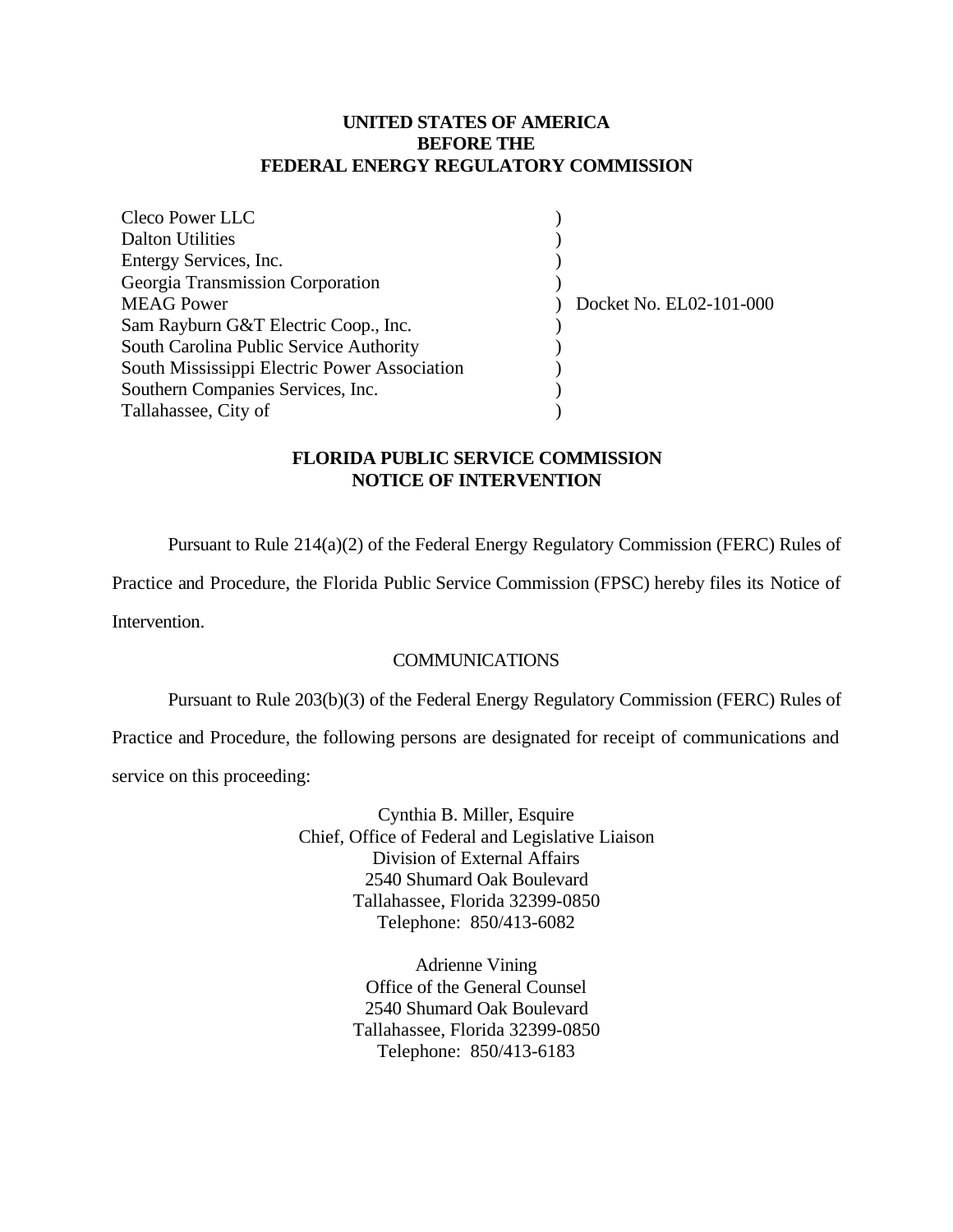## **INTERVENTION**

This intervention relates to the June 27 filing of a Petition for Declaratory order in the above docket. The FPSC, pursuant to Chapters 350 and 366, Florida Statutes, is given the authority to regulate electric utilities within the State of Florida and to exercise the police power ofthe state for the protection of the public welfare. Section 366.015, Florida Statutes, encourages participation by the FPSC in Federal agencies' proceedings that affect those utilities over which the FPSC has primary regulatory jurisdiction.

Gulf Power Company, a member utility of the Southern Company who is a sponsor of the SeTrans proposal, is an electric utility regulated by the Florida Public Service Commission.

WHEREFORE, the FPSC has timely filed this notice of intervention.

Respectfully submitted,

Cynthia B. Miller, Esquire Office of Federal and Legislative Liaison

DATED: August 2, 2002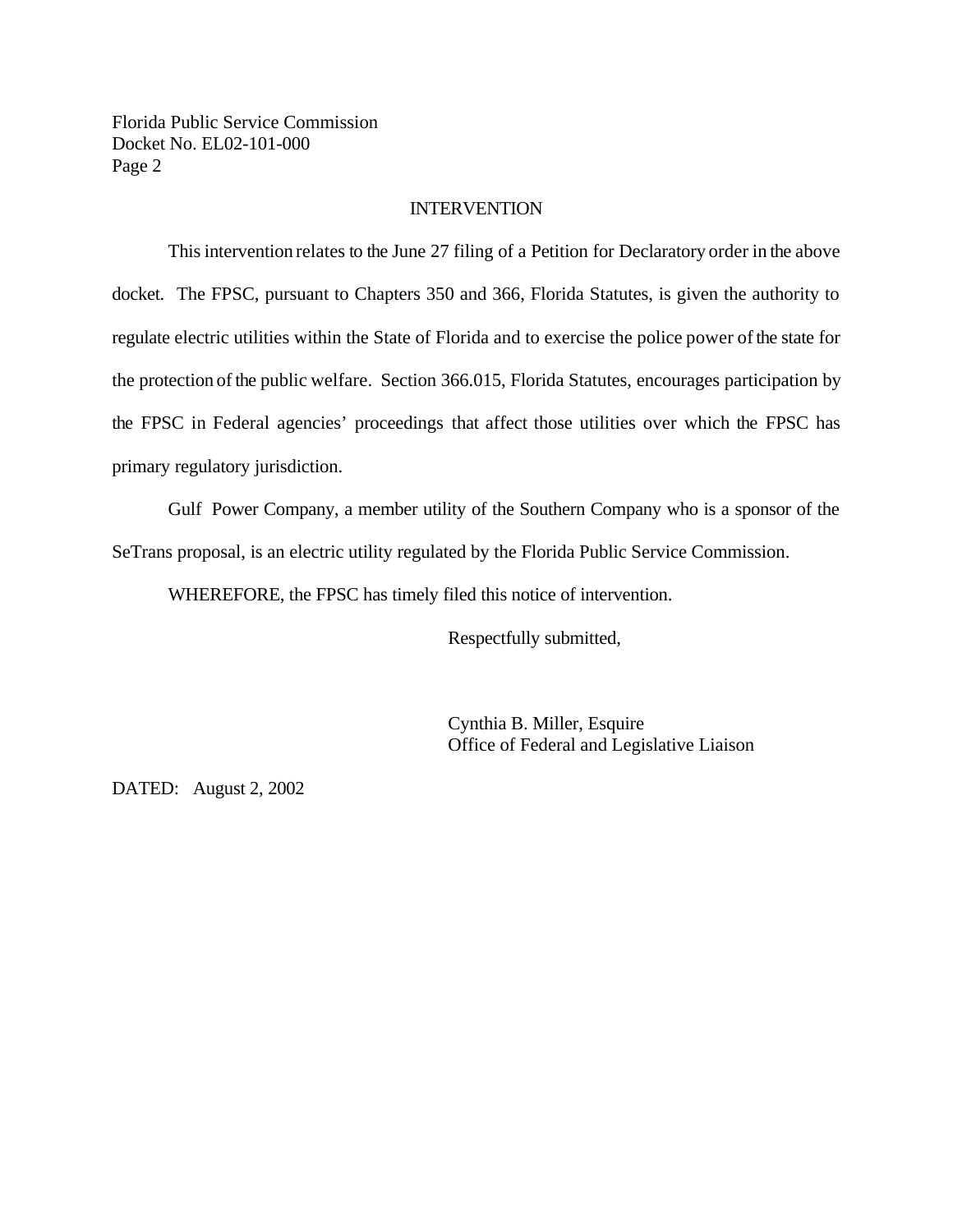## **UNITED STATES OF AMERICA BEFORE THE FEDERAL ENERGY REGULATORY COMMISSION**

| Cleco Power LLC                              |                         |
|----------------------------------------------|-------------------------|
| <b>Dalton Utilities</b>                      |                         |
| Entergy Services, Inc.                       |                         |
| Georgia Transmission Corporation             |                         |
| <b>MEAG Power</b>                            | Docket No. EL02-101-000 |
| Sam Rayburn G&T Electric Coop., Inc.         |                         |
| South Carolina Public Service Authority      |                         |
| South Mississippi Electric Power Association |                         |
| Southern Companies Services, Inc.            |                         |
| Tallahassee, City of                         |                         |

#### **COMMENTS OF THE FLORIDA PUBLIC SERVICE COMMISSION**

The Florida Public Service Commission (FPSC) files these limited comments on the Petition for Declaratory Order filed by the SeTrans Sponsors. Gulf Power Company, a member utility of the Southern Company who is a sponsor of the SeTrans proposal, is an electric utility that serves approximately 374,000 retail customers in the panhandle of Florida. It has service territory stretching from the Appalachicola River to the Alabama state line. Gulf Power is subject to the regulatory authority ofthe Florida Public Service Commission under Chapter 366, *Florida Statutes*. The FPSC has regulatory authority over the rates and charges of Gulf Power and has statutory authority over generation and transmission expansion planning, grid reliability, and quality of service.

#### **Transmission Expansion Funding Protocol**

First, we urge the FERC to approve the SeTrans ISA Transmission Expansion Funding Protocol. Recently, the FPSC filed comments in FERC Docket RM02-1, Standardizing Generator Interconnection Agreements, where we urged that the FERC modify its current pricing practice for interconnection upgrades of socializing nearly all interconnection and transmission costs to all users of the transmission system. We requested that the FERC establish a consultative process whereby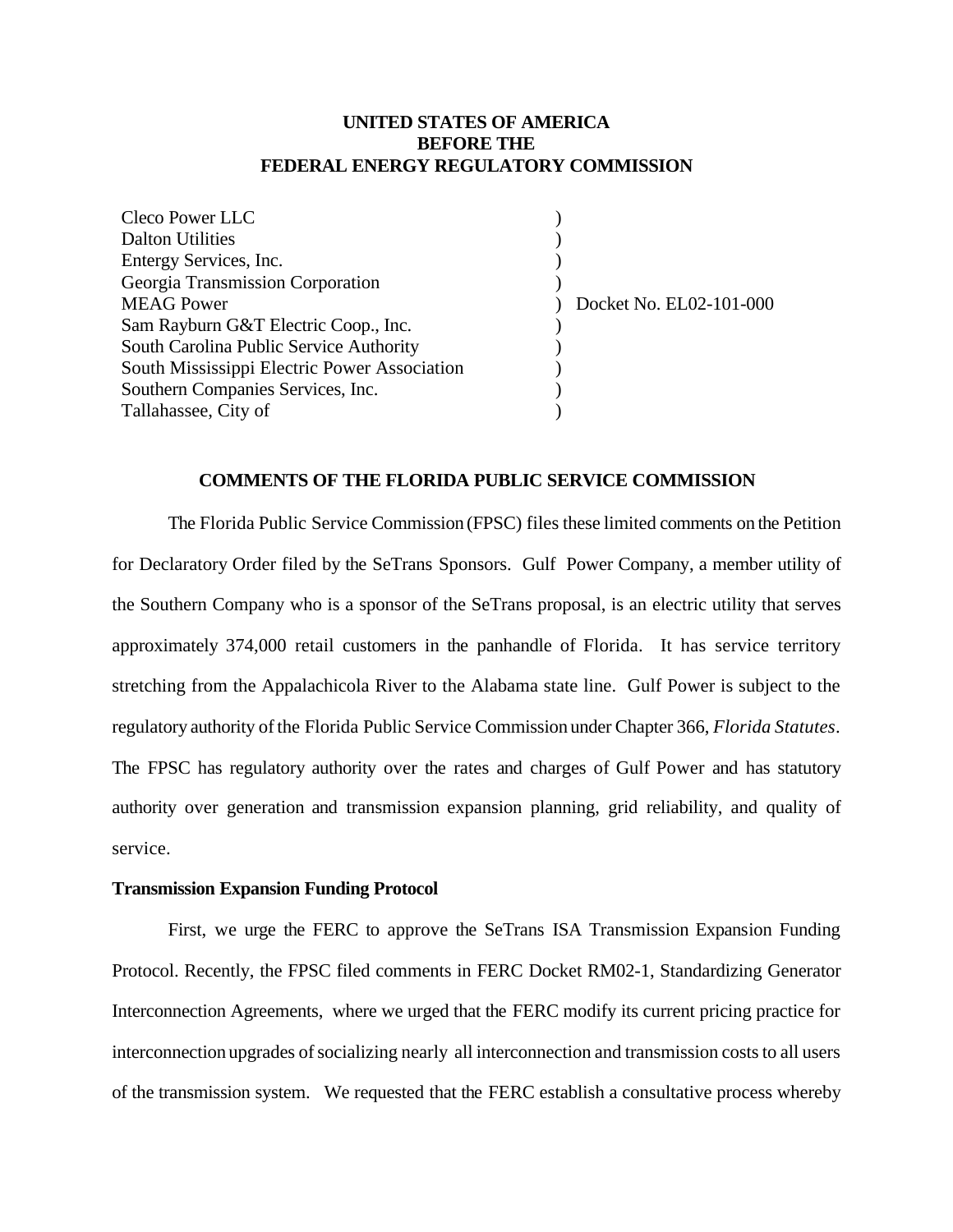state commissions in bundled states be permitted to file allocations of both costs and benefits to grid users and that the FERC use these allocations in its rate setting process. Failing this, we urged the FERC to once again adopt the "but for" test which better accomplishes a cost causer assignment procedure.

The SeTrans Transmission Funding Protocol comes closer than the FERC's current policy to thisregulatory philosophy of allocating costs and benefits to those creating the cost and receiving the benefits. Under the SeTrans funding protocols, base transmission upgrades required to maintain existing financial rights and maintain existing reliability standards are borne by all users of the system. Incremental upgrades of the transmission system are funded by those participants requesting the upgrades. The SeTrans proposal extends this concept in a direct manner by assigning the benefits of any newly created financial transmission rights (FTRs) to the party requesting the upgrades. Thus, cost responsibility is more closely aligned with causation. *For these reasons, while the FPSC has some concerns about the infra-marginal investments, we urge the FERC to accept the Funding Protocol being offered by the SeTrans sponsors*. 1

#### **Deference to State Commission Authority**

We support the SeTrans proposal for its recognition of state commission authority in several areas that are exclusively state jurisdictional. These provisions are located in Attachments F, I, and J. For example, in the section on pricing protocol, the filing asserts that protecting retail native load customers and wholesale customers with existing contracts is a critical element of the proposal. SeTrans notes in view of the fact that there are eight different states involved with regulatory

<sup>1</sup>The FPSC does have some residual questions about the equity implications of how FTRs are allocated with respect to infra-marginal investments. We urge the SeTrans sponsors to re-examine this section of the Funding Protocol in their next filing with the FERC.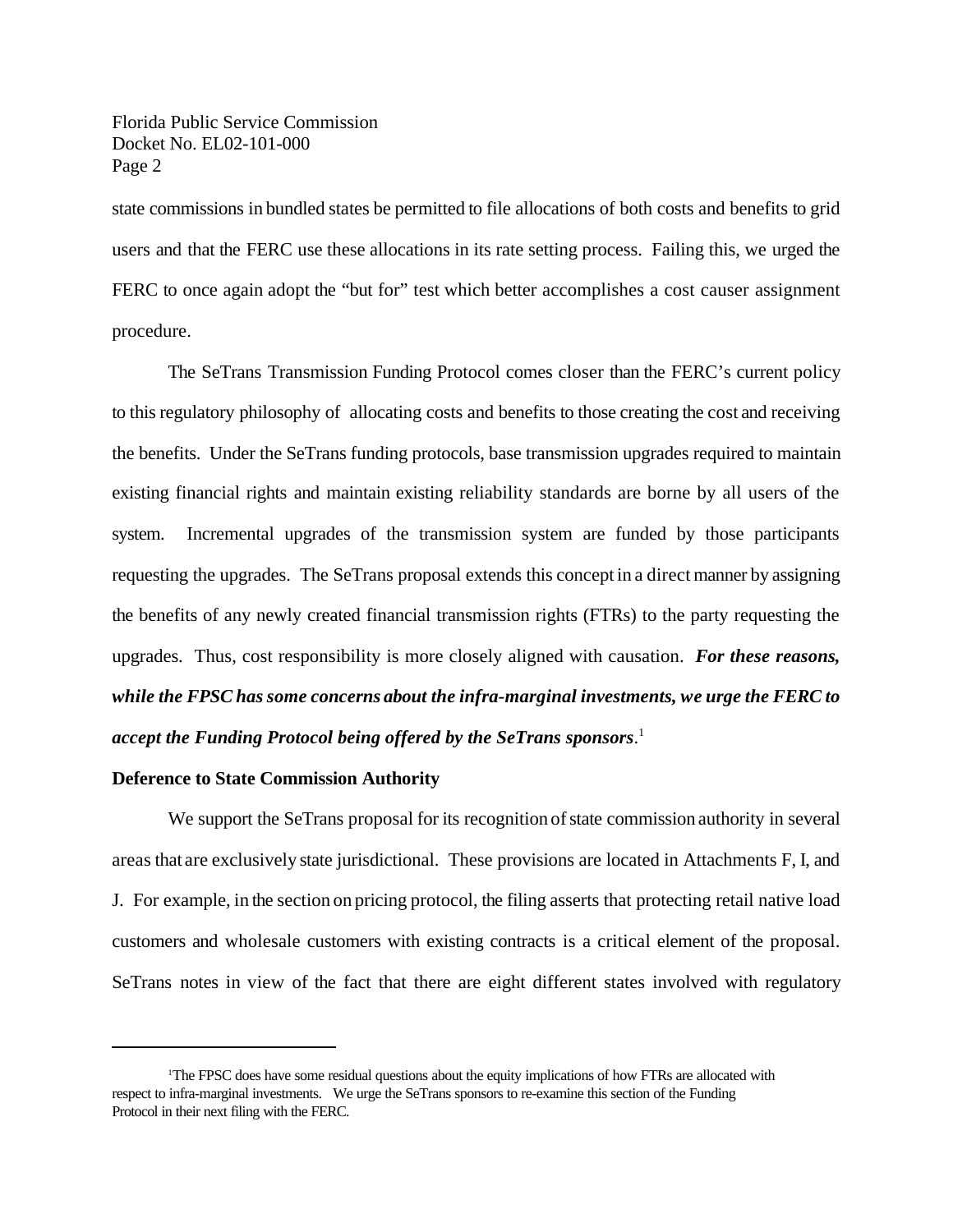commissions setting retail rates, "there is substantial concern that native load and wholesale customers with existing contracts not experience significant or unjustified costs shifts." The SeTrans pricing protocol is aimed at accomplishing that goal.

Second, in the Planning Protocol section, the filing notes that the SeTrans ISA (independent, third-party operator) will have the responsibility for issuance of the annual transmission expansion plan "subject to review by the Public Service Commission or other government organizations with the legal authority to approve individual projects." Our reading of the Planning Protocol indicates thatif participating utilities are subject to state public service commissions and have obligations for serving retail load, that these utilities can make necessary transmission upgrades outside the parameters of the ISA developed Annual Transmission Expansion Plan. Such upgrades could be undertaken by that utility on its own initiative or undertaken pursuant to an order of a state commission. We recognize that the funding of such an upgrade would be the responsibility of that utility.

Third, we note that under the Installed Capacity Requirements (ICAP), the proposal states that for utilities that remain bundled, generation reserve requirements are being adequately addressed through existing regulatory, legal, or contractual planning requirements and therefore such utilities are not subject to a ISA default ICAP requirement. With respect to Gulf Power, the FPSC via the annual Ten Year Site Plan process has a continuous obligation to review the adequacy of Gulf's planning reserves to meet its load serving obligations. Therefore, we agree that existing regulatory oversight for both planning and ICAP reserves properly remain with the state public service commissions.

Also, SeTrans notes that any of its transmission planning processes will be in accordance with applicable federal, state, and local regulations, licenses, and requirements.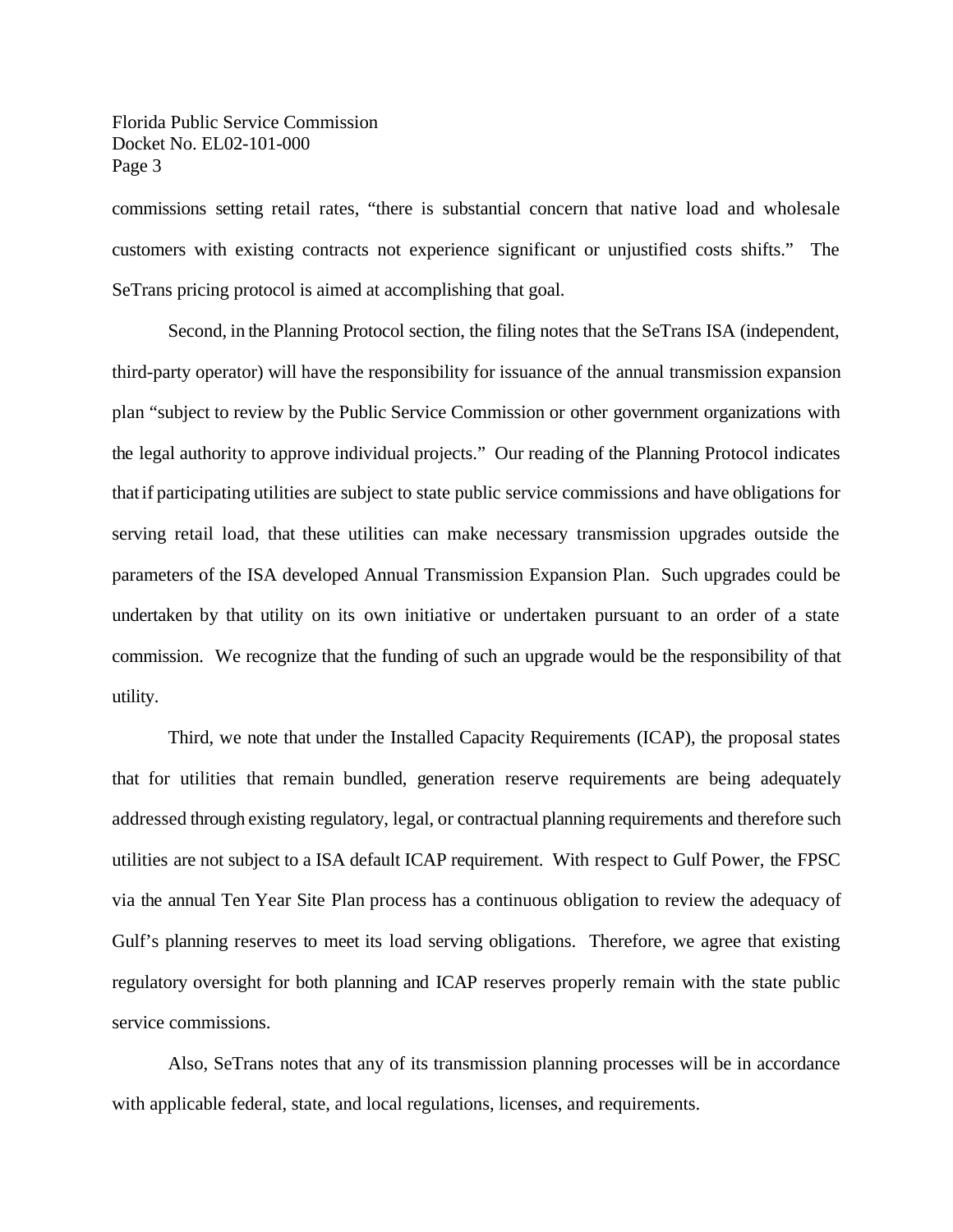Lastly, SeTrans lists, utility by utility, what other regulatory bodies will be involved. As to Southern Company, the company is regulated by State Public Service Commissions of Alabama, Florida, Georgia, and Mississippi. "All of these State Commissions have general supervisory authority over jurisdictional utilities and regulate their retail rates. As such, the State Public Service Commissions are expected to assert jurisdiction over the participation of their regulated utilities in an RTO." The filing adds, "There does not appear to be any specific time frame within which the State Public Service Commissions must act."

Thus, SeTrans has recognized the pivotal role of state Commissions in this RTO endeavor.

## **Conclusion**

In conclusion, the FPSC files these limited comments in support of the SeTrans provisions on the Transmission Expansion Funding Proposal and the SeTrans provisions recognizing state commission authority.

Respectfully submitted,

 $/ s /$ 

Cynthia B. Miller, Esquire Office of Federal and Legislative Liaison

FLORIDA PUBLIC SERVICE COMMISSION 2540 Shumard Oak Boulevard Tallahassee, Florida 32399-0850 (850) 413-6082

DATED: August 2, 2002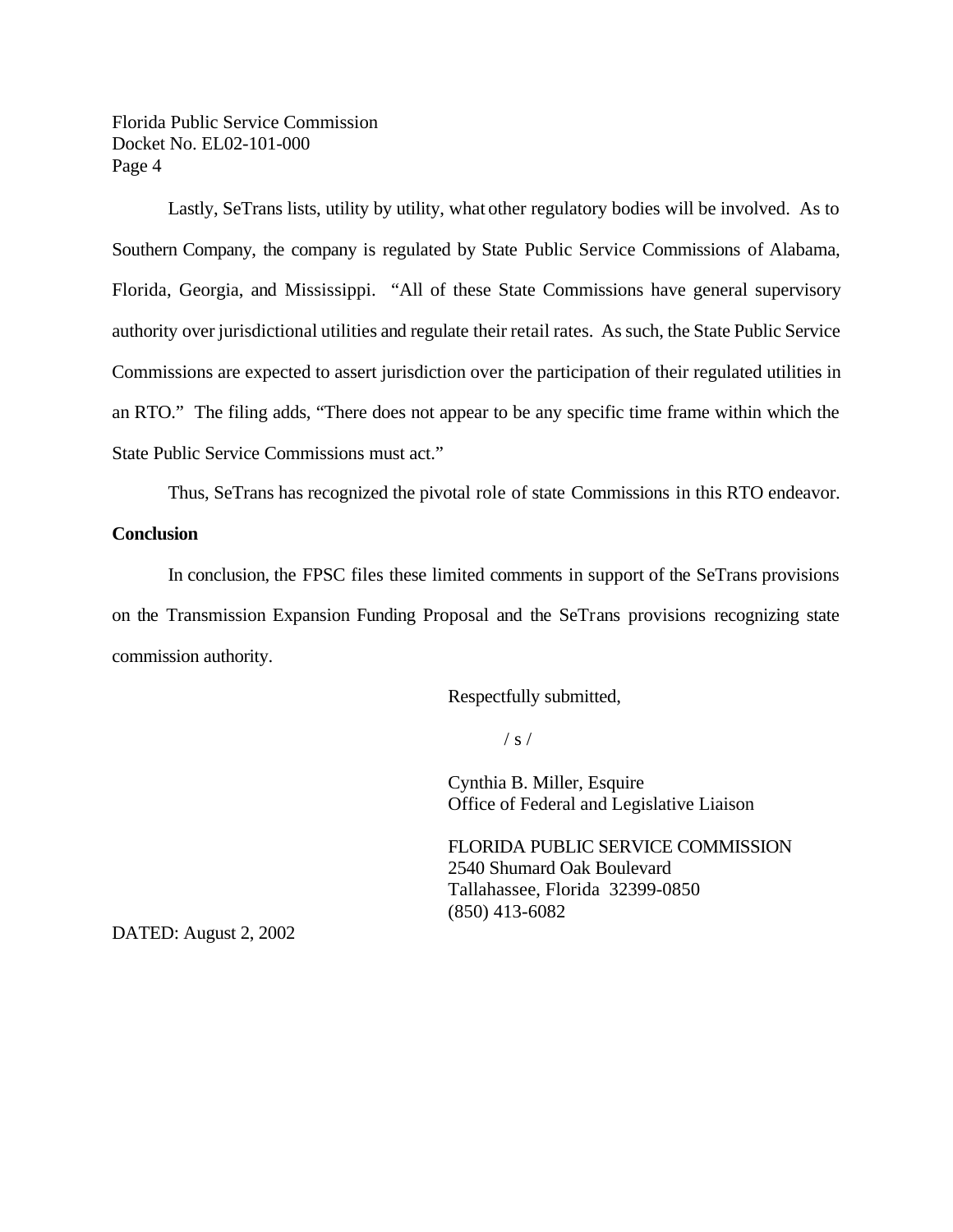# UNITED STATES OF AMERICA FEDERAL ENERGY REGULATORY COMMISSION

| Cleco Power LLC                              |                         |  |
|----------------------------------------------|-------------------------|--|
| <b>Dalton Utilities</b>                      |                         |  |
| Entergy Services, Inc.                       |                         |  |
| Georgia Transmission Corporation             |                         |  |
| <b>MEAG Power</b>                            | Docket No. EL02-101-000 |  |
| Sam Rayburn G&T Electric Coop., Inc.         |                         |  |
| South Carolina Public Service Authority      |                         |  |
| South Mississippi Electric Power Association |                         |  |
| Southern Companies Services, Inc.            |                         |  |
| Tallahassee, City of                         |                         |  |

# CERTIFICATE OF SERVICE

I HEREBY CERTIFY that the foregoing Comments of the Florida Public Service

Commission will be sent today by U.S. Mail to all parties on the attached service list.

 $/ s /$ 

Cynthia B. Miller, Esquire Office of Federal and Legislative Liaison

FLORIDA PUBLIC SERVICE COMMISSION 2540 Shumard Oak Boulevard Tallahassee, Florida 32399-0850 (850) 413-6082

DATED: August 2, 2002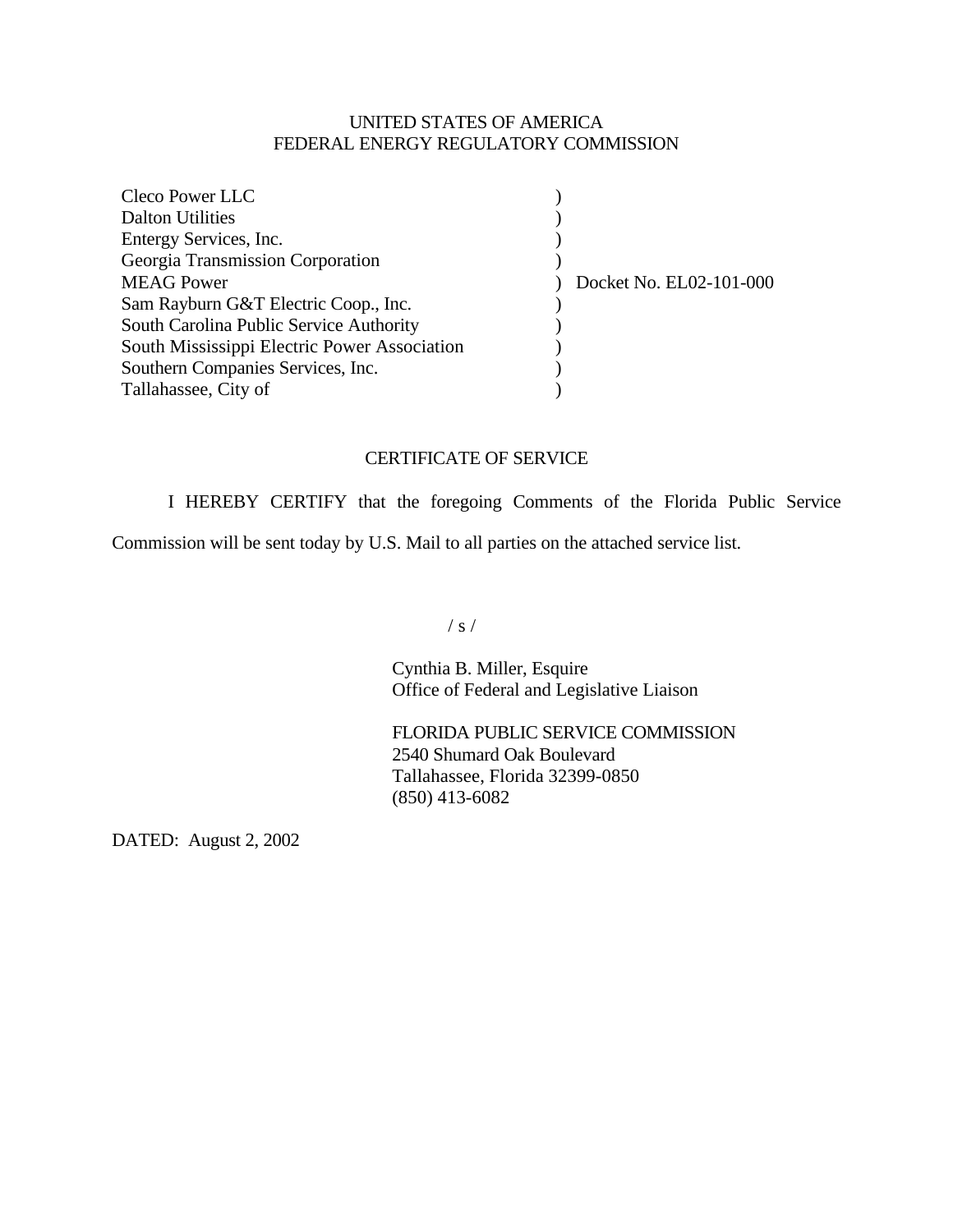# Service List EL02-101-000

Robert W. Claussen Alabama Municipal Electric Authority Post Office Box 5220 Montgomery, AL 36103-5220

Eugene G. Hanes, Federal Affairs Advisor Alabama Public Service Commission Post Office Box 991 Montgomery, AL 36101-0991

Susan N. Kelly Principal Miller, Balis & O'Neil, PC 1140 19th Street NW, Suite 700 Washington, DC 20036-6601

Paul R. Hightower, Counsel Arkansas Public Service Commission Post Office Box 400 Little Rock, AR 72203-0400

Michael J. Rustum Dickstein Shapiro Morin & Oshinsky LLP 2101 L Street, NW Washington, DC 20037-1594

Douglas F. John, Esquire CXY Energy Marketing (U.S.A.) Inc. j John & Hengerer 1200 17th Street NW, Suite 600 Washington, DC 20036-3013

R. O'Neal Chadwick, Jr., Manager Cleco Power LLC Post Office Box 5000 Pineville, LA 71361-5000

Floyd L. Norton, IV Morgan, Lewis & Brockius, LLP 1111 Pennsylvania Avenue NW Washington, DC 20004-2541

William S. Scherman Skadden, Arps, Slate, Meagher & Flom LLP 1440 New York Avenue, NW Washington, DC 20005-2111

Carol Chinn Georgia Transmission Corporation Post Office Box 2088 Tucker, GA 33085-2088

Rebecca C. Moorehead, Esquire Miller, Balis & O'Neil, PC 1140 19th Street NW, Suite 700 Washington, DC 20036-6601

Robert M. Lyford, Senior Vice President Arkansas Electric Cooperative Corporation Post Office Box 194208 Little Rock, AR 72219-4208

Mary W. Cochran General Counsel Arkansas Public Service Commission Post Office Box 400 Little Rock, AR 72203-0400

Thomas W. Kaslow Calpine Eastern The Pilot House, 2nd Floor Lewis Wharf Boston, MA 02110

Joseph A. Regnery, Esquire Calpine Eastern Corporation 2701 N Rocky Point Drive, Suite 1200 Tampa, Florida 33607-5938

Larry R. Wells Cleco Power LLC Post Office Box 5000 Pineville, LA 71361-5000

J. Don Cope, CEO City of Dalton, GA Post Office Box 869 Dalton, GA 30722-0869

Kim Despeaux Entergy Services, Inc. Post Office Box 61000 New Orleans, LA 70161-1000

Sheree W. Kernizan, Director GA Public Service Commission 244 Washington Street SW Atlanta, Georgia 30334-9007

William D DeGrandis Paul, Hastings, Janofsky & Walker 1209 Pennsylvania Avenue NW, Suite 10 Washington DC 20004-2400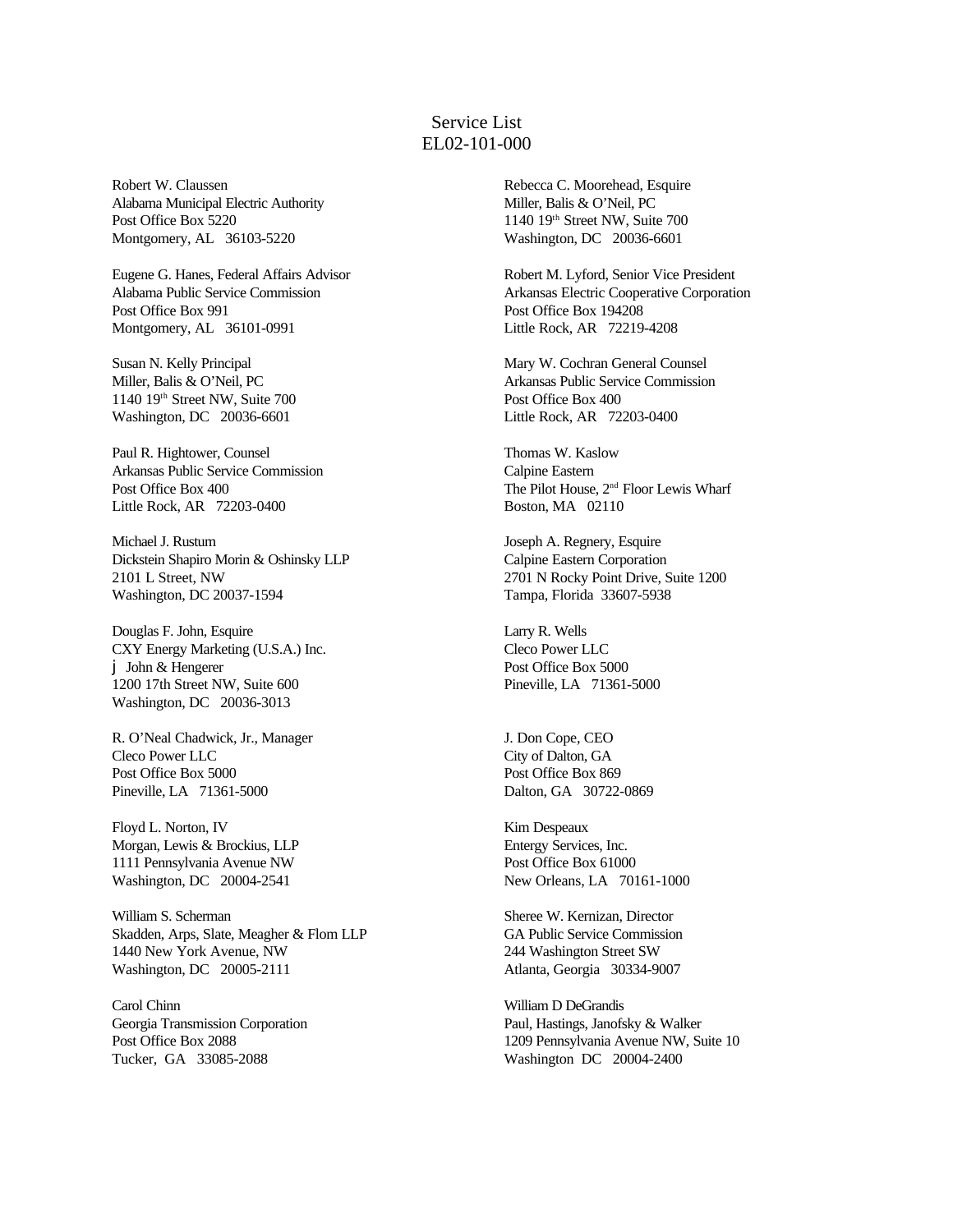Bud Para **IEA** 21 West Church Street, Floor 16 Jacksonville, FL 32202-3155

Randy Young, Esquire Kean, Miller, Hawthorne, et al Post Office Box 3513 Baton Rough, LA 70821-3513

Kieran O. Murray, Director LECG 1725 Eye Street, NW, Suite 800 Washington, DC 20006-2403

Maruice E. Brubaker Brubaker and Associates Post Office Box 41200 Saint Louis, MO 63141-4406

Charles Manning MEAG Power 1470 Riveredge Parkway NW Atlanta, GA 30328-4640

Beth Bradley Director of Market Affairs Mirant Corporation 1155 Perimeter Center, West Atlanta, GA 30338-5416

George M. Fleming, General Counsel Mississippi Public Service Commission Post Office Box 1174 Jackson MS 39215-1174

Stephen R. Pelcher South Carolina Public Service Authority Post Office Box 2946101 Moncks Corner, SC 29461-6101

Robert Weinberg, Esquire Duncan Weinberg Genzer & Pembroke 1615 M Street NW Suite 800 Washington DC 20036-3213

James N. Compton Compton Crowell & Hewitt Post Office Box 1937 Biloxi, MS 39533-1937

Bruce S. Edelston, Director Georgia Power Company 241 Ralph McGill Boulevard NE Atlanta, GA 30308-3374

John Seelke New Energy Associates 400 Interstate North Parkway, SE Atlanta, GA 30339-5017

John T. Miller, Jr., Esquire 1001 Connecticut Avenue NW, Suite 416 Washington, DC 20036-5529

Katherine W. King, Attorney Kean Miller Hawthorne et al Post Office Box 3513 Baton Rouge, LA 70821-3513

Noel J. Darce, Attorney Stone, Pigman et al 546 Carondelet Street New Orleans, LA 70130-3588

Glen Ortman Stinson Morrison Hecker LLP 1150 18th Street NW, Suite 800 Washington, DC 20036

Carrie Hill Allen, Senior Attorney Mirant Americas, Inc. 901 F Street NW, Suite 800 Washington, DC 20004-1429

Frederick H. Ritts Brickfield, Burchette & Ritts, PC 8th Floor West Tower 1025 Thomas Jefferson Street NW Washington, DC 20007-5201

Jonathan D. Schnider, Esquire Huber Lawrence and Abell 1001 G Street NW Suite 1225 Washington, DC 20001-4545

Roger E. Smith South Mississippi Electric Power Assn Post Office Box 15849 Hattiesburg, MS 39404-5849

Mark A. Crosswhite Balch & Bingham LLP Post Office Box 306 Birmingham, AL 35201-0306

William K. Newman VP Southern Company Services, Inc. Post Office Box 2625 Birmingham AL 34202-2625